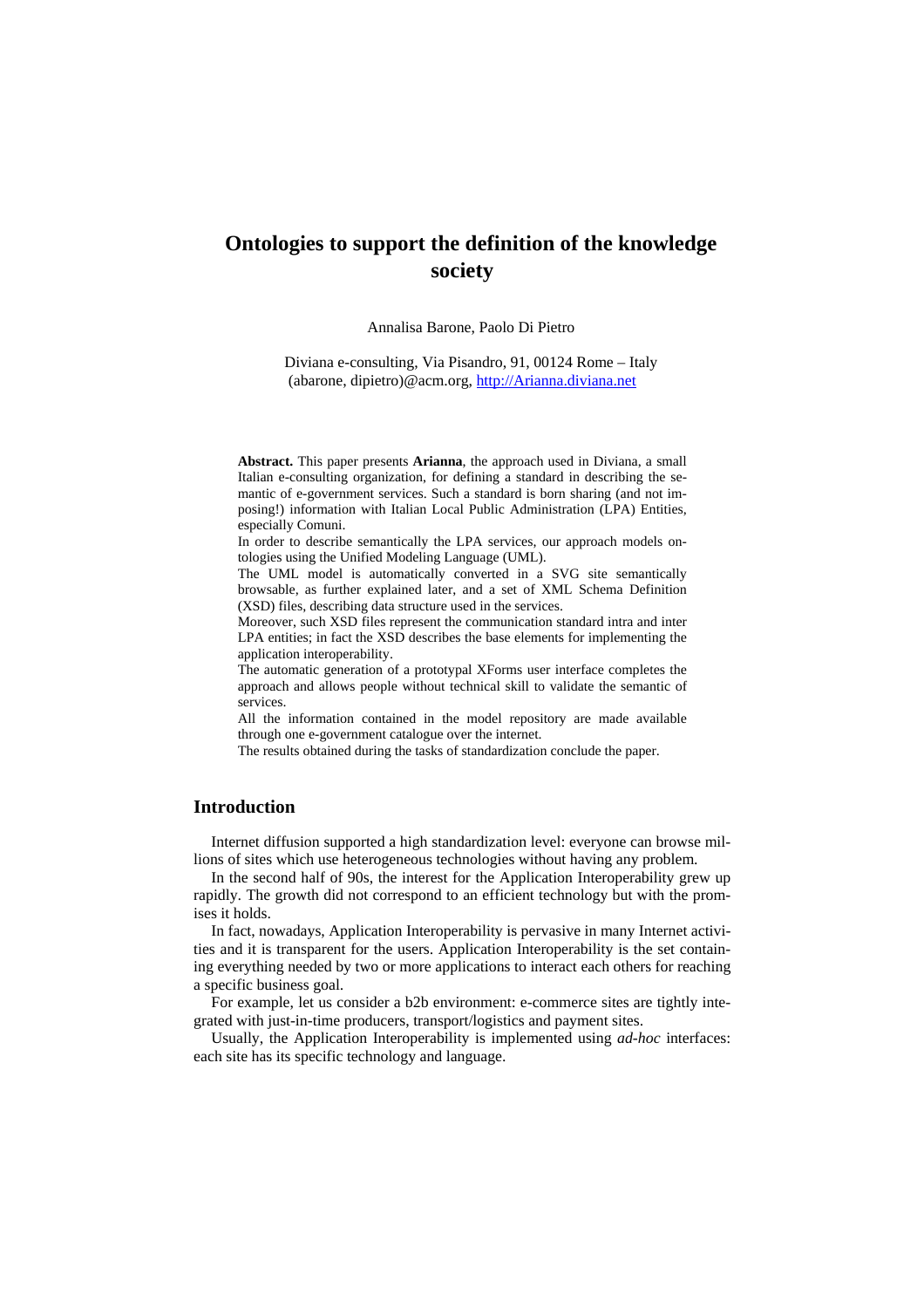#### 2 **Diviana e-consulting, Via Pisandro, 91,** 00124 Rome – Italy

(abarone, dipietro)@acm.org, http://Arianna.diviana.net

Such sites are islands in the cyberspace: the users can browse them but each site has laws, rules and languages for its own.

This situation could be acceptable in the early Internet age but today it is obsolete. In fact the islands want to gather together in archipelagos using common laws, rules and languages.

The Italian Public Administration (PA) is an archipelago of Administrative Entities including 8100 Towns (Comuni), 102 Province and 20 Regions, each one with its Administrative Autonomy and the need of interacting and integrating each other. The Central Government and several other government related Agencies complete the picture.

In order to accomplish the integration, the critical step is defining a communication standard between Administrative Entities.

A standard could be defined using an imposing way (by law) or using a sharing process. The first way has no chance of success because it reduces the decisional autonomy of the Administrative Entities, guaranteed by the Italian Constitutional Law.

The latter way aims to share the domain information, following the method successfully used by the Internet Engineering Task Force (IETF) [1], and the W3C[2] for introducing new Internet technologies.

Defining and tuning a shared standard is a longer and more complex task than imposing a prefab one. In fact, the process has to overcome difficulties, rivalries and prejudices and the process managers must be *super-partes* and must have a strong authoritativeness.

Moreover, the complexity of defining a PA standard is enormous and it is easy losing the governance of the project.

In order to manage such a complexity we need a formal approach using a formal representation. We decided to use UML modelling for representing the standard, as we are going to explain in the following sections.

In order to build up a standard it is necessary to face various problems which concern with juridical, managing and monitoring aspects, beside the technology ones. Even the impacts of the change on persons have to be considered. Our goal is to describe this situation in an easy to understand and not ambiguous manner in order to discuss and share the standard. We propose the use of a formal model to accomplish such a goal.

The whole process and the tools described in this paper have been implemented by an articulate solution, named *Arianna.* As in the myth, Arianna gave Theseus a wool



thread to find his way out the labyrinth after he killed the Minotaur, our solution give the user the ability to discover his/her path into the complexity of the Public Administration in general and, more specifically, into the Italian one. Arianna can be found at http://Arianna.diviana.net.

In the remaining of this paper, Section 2 introduces the concept of ontology, Section 3 summarizes the solution

paradigm, Section 4 describes the architectural model, Section 5 describes the Interoperability Pattern, Section 6 makes some consideration about the reuse based approach, Section 7 shows the UML repository structure and section 8 shows the different ways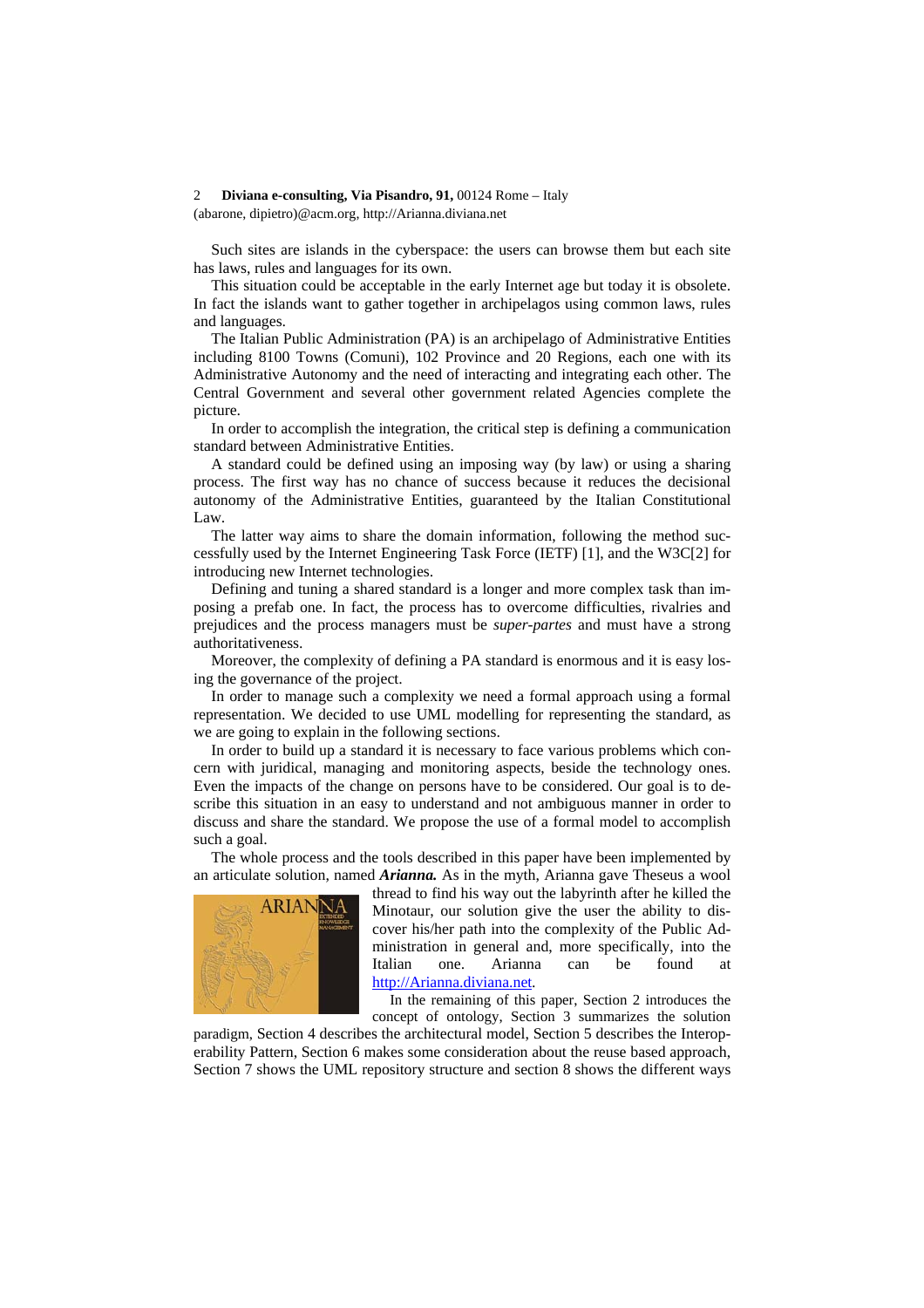used to made available the knowledge base to the users over the Internet. Section 9 makes a short description of the catalogue, while Section 10 describes the Ontology Definition and Usage Process. Section 11 presents some numerical results. Some final remarks and forwards in Section 12 and 13 conclude the paper.

#### **The LPA ontology**

The complexity described in the introduction must be managed, and the first enabling step is a shared knowledge. The key concept driving our approach on sharing knowledge is the LPA ontology definition.

The ontology definition is the basis for managing the interaction between a large amount of subjects, each one with its decisional autonomy, to identify the involved concepts, information, elements, subjects and roles and their mutual relationships, giving each one both a semantic definition and an intrinsic structure description. And everything must be shared, with time and patience.

To achieve this goal, an analysis of the services offered by the LPA has been made. The result has been the identification of the services, each one with their respective clients and providers.

For each service, the following items, have been identified:

- Information, each one with the description of its:
	- ownership definition;
	- full information structure:
	- lifecycle.
- Normative;
- Administrative practices;
- Available best practices, if any.

Services are also been classified using different taxonomies, giving to specific classes of users/providers an easy way to retrieve and access them.

The service provider describes the specific LPA responsible for the service. In the case of complex services (i.e. services involving more than one cooperating LPAs) it describes the single LPA responsible for the entire service, usually representing the one facing with the user.

The client describes the specific subject that will use the service. It can be a citizen, a company or a third part acting as an intermediate.

The full ontology definition is based on a specific solution paradigm and is described using an UML knowledge base, as described in the remaining of then paper.

# **The solution paradigm**

The solution paradigm is based on the following three main aspects:

- 1. The definition of an architectural reference model;
- 2. The definition of an interoperability pattern;
- 3. The reuse based approach.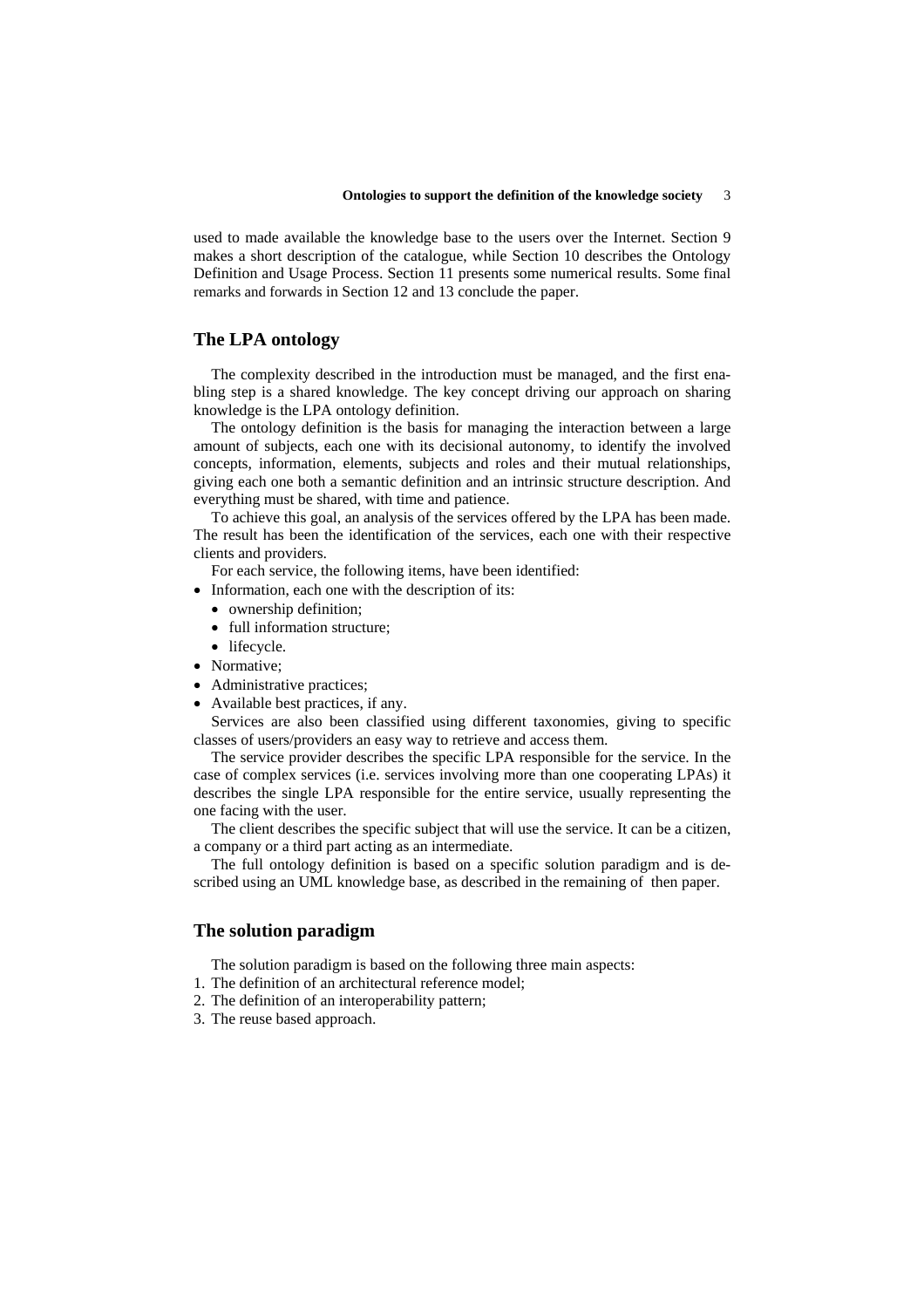#### **Architecture: a Reference Model**

As the main goal of our work is to define a semantic approach capable of running in different physical environment, we didn't prescribe a specific architecture, but only describe a generic logical layering, permitting hosting of specific implementations.

The result is an n-tier architecture, briefly described in the rest of this chapter and depicted by the following figure:



**Fig. 1.** Architecture overview

On the above architecture, the user ask for a service using a portal or a front end application whose internals are not relevant: just the interfaces are relevant and these must be XML interfaces. The channel is still not important: it can be http or MOM (Message oriented Middleware). The receiver is always a broker, that is a central component of a Service Center. The broker, using a set of specific infrastructural services, is able to identify the final receiver and routing the request. The Back Office exposes a series of services: the service interface is in XML. As the services are often extracted from legacy systems, these systems have been first wrapped using their native technology and then wrapped again using XML. Of course, a recent Back Office implementation could directly expose an XML interface.

In the case of a federated architecture, the BackOffice could be another Service center.

The Service Center itself can be seen as a Virtual Service Layer (VSL) in a specific architecture implementation, meaning that it must not be a physical layer, but only a decoupling system between the Front-End Service Layer (FSL) and the Back-End Service Layer (BSL).

There can be several infrastructural services used by the VSL to accomplish their tasks, and all of them could be provided by third parts. These services can be grouped in two main classes: Basic and Secondary infrastructural Services. The Basic Infrastructural Services are Security services, Directory services, Publishing/Subscribing services and Logging services, Certification Authority services. Samples of Secon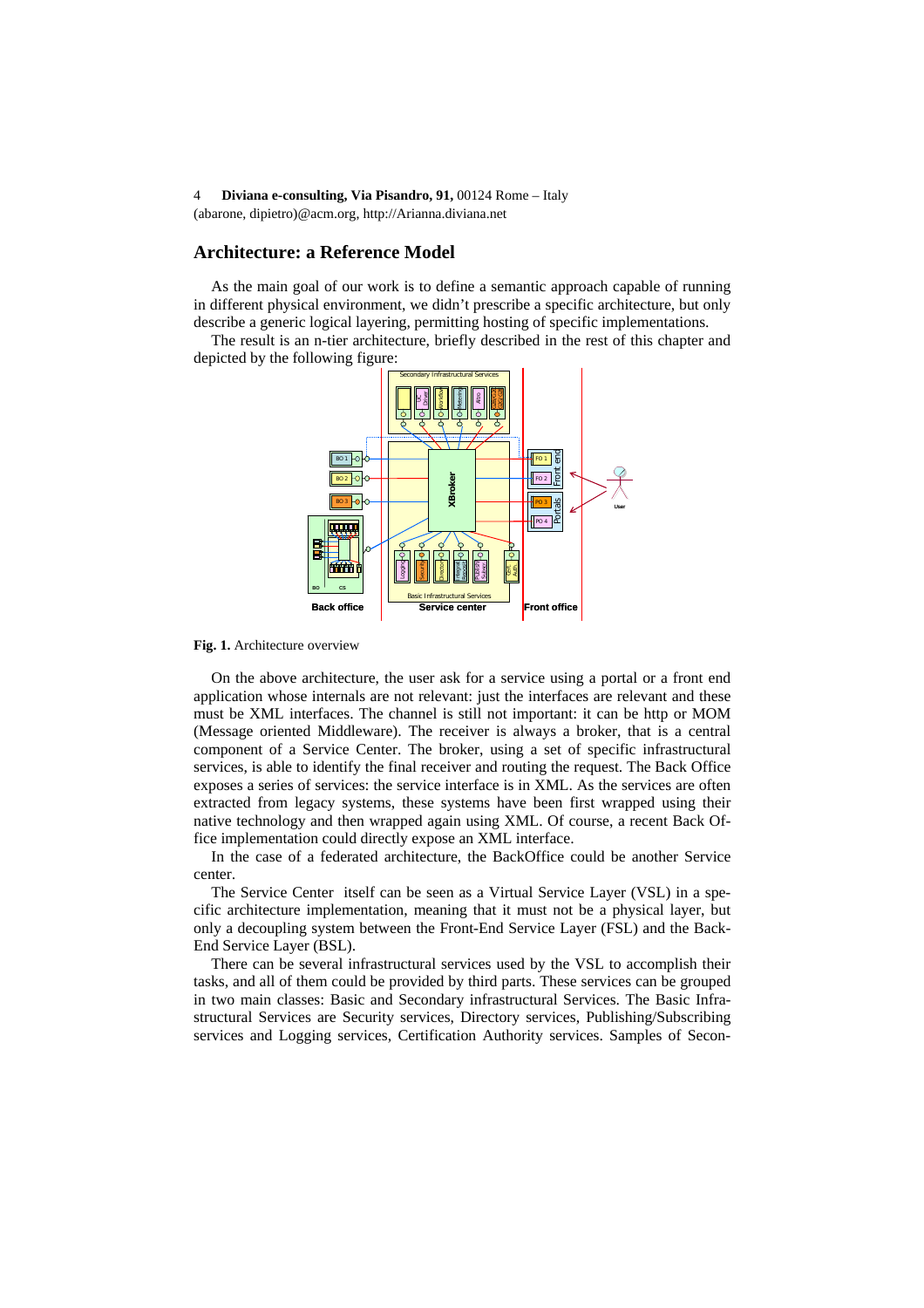dary Infrastructural Services are Workflow and Use Case Driven workflow services, Metering services and Billing services.

#### **Interoperability Pattern**

After a deep analysis of the e-government services, and several intermediate steps, we were able to identify one pattern capable to hosts every e-government service.

This pattern, delineated in **Errore. L'origine riferimento non è stata trovata.**, describes the different roles and the main activities they must perform to achieve the service implementation. Here is a brief description of the involved roles:

- 1. Requestor: the role who submits a request to the Public Administration: it is primarily a human user, but can also be another architectural layer. In both cases, it is already authenticated when the transaction begins.
- 2. The Front-end Service Layer (FSL), which manages the user interaction: it can typically be a portal or a generic front-end application.
- 3. The Virtual Service Layer (VSL), which provides common infrastructural services, (payments, Certification Authority, directory services, Orchestration services and so on). This layer provides a logical separation between the requestor (FSL) and the provider (BSL) of the service.
- 4. The Back-end Service Layer (BSL), which implements the real Backoffice Service. The BSL exposes the logical interfaces for the provided services. In a real BSL implementation there should be an information system or, in the worst case, just a stub routing the requests to a human operator.
- 5. Administration Back Offices: here is where humans accomplish their administrative task implementing the business/government processes.
- 6. The Protocol: this is where a unique identifier is assigned to each received Service Request. This number has normative meaning and value: it is the real receipt from the administration, and can be used by the citizen as a proof of presentation. Depending on the particular service, the Protocol Date is the starting date to measure Service Level compliancy.



**Fig. 2.** Interoperability Pattern

The Interoperability Pattern shown in **Errore. L'origine riferimento non è stata trovata.** is one of many interaction diagrams describing the workflow with the main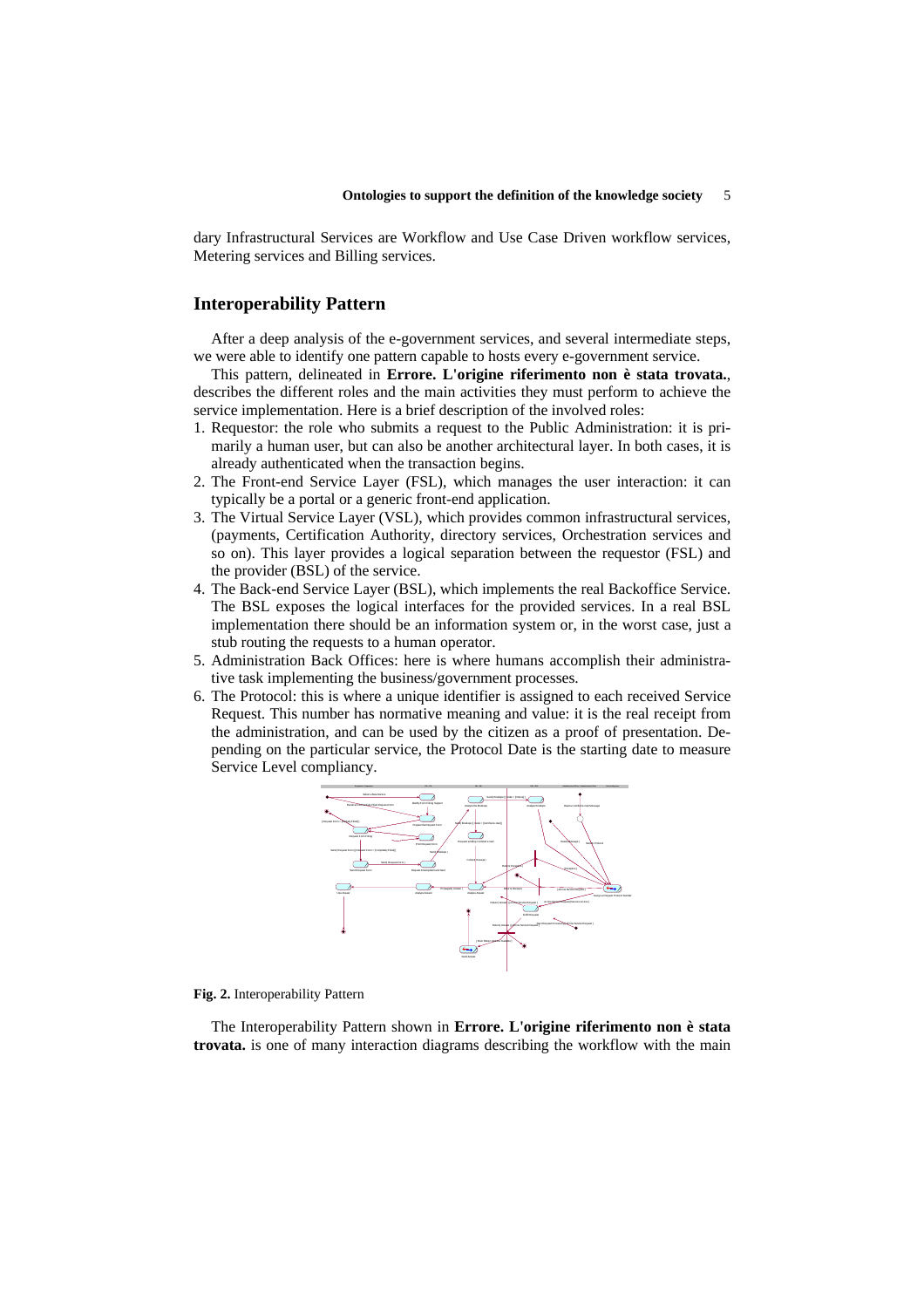#### 6 **Diviana e-consulting, Via Pisandro, 91,** 00124 Rome – Italy

(abarone, dipietro)@acm.org, http://Arianna.diviana.net

activities to be performed by the different roles. Each activity is further described by a lower level workflow.

A short description of the workflow is the following:

- 1. The Requestor requires a specific service;
- 2. The FSL can use a set of services to download information from the BackEnd; then prepares the request form and preloads some fields with the information just downloaded; examples of this kind of services are 'Request for family composition' or 'Request for Owned Real Estates'; they enable the FSL to preload some request form fields, giving the user the ability to select the information relevant to the service instance avoiding an error prone manual filling.
- 3. The Requestor fills the form fields. If, for any reason, he/she decides to suspend the form filling, the operation is suspended and the request goes in a *partially filled state*; this state can be later retrieved by the user. Note that this behavior is only admissible for complex forms, when a human requestor could be asked for data unknown at the filling time. The requestor can also decide to print the request.
- 4. When the Requestor decides to send the form, the FSL prepares it by filling some system info then send it to the VSL. This is the decoupling point between the FSL and the rest of the world: the FSL send a request and wait for a synchronous answer.
- 5. The VSL, after reading the request type and the destination, identifies the BSL address and the physical way to be used to send it: the BSL, in fact, could not only be online or offline, but could also be lacking of an Information System behind. In the latter case, the service request will be sent by the VSL using a Certified Electronic Mail (CEM), with the CEM system giving a receipt routed by the VSL to the requestor. Note that the CEM system is usually a third party service.
- 6. In the online case, the Service Request reaches the BSL, which dispatch it to the Protocol System (another candidate for a Third Part system).
- 7. The Service Request is now ready to be fulfilled; we can have two options:
	- − a Synchronous request, i.e. a request with an immediate answer by the BSL (for instance a request to access data on a Back Office Information System),
		- In this case, the BSL fulfills the Service request and produces the required answer sending it to the requestor through the VSL.
	- − an Asynchronous request, i.e. a request that requires a human participation, usually fulfilled in terms of hours or days.
		- In this case, the BSL sends a receipt to the requestor through the VSL and queues the service request to the appropriate employee/workflow. Every communication with the requestor will be treated with a push approach to notify an event toward one or more delivery addresses, and then the requestor will connect, accessing the real communication.
- 8. In the CEM case, the overall process is the same. The only difference is in a human intervention to open the mailbox, read the message and then forward it to the Protocol. The successive behavior corresponds to the one described in point 7 above.

In summary, the pattern described can be applied to every e-government service. In fact, it is used all over the entire model, so that every service reference it. Each service has its own Workflow model, that is the concrete instantiation of the above pat-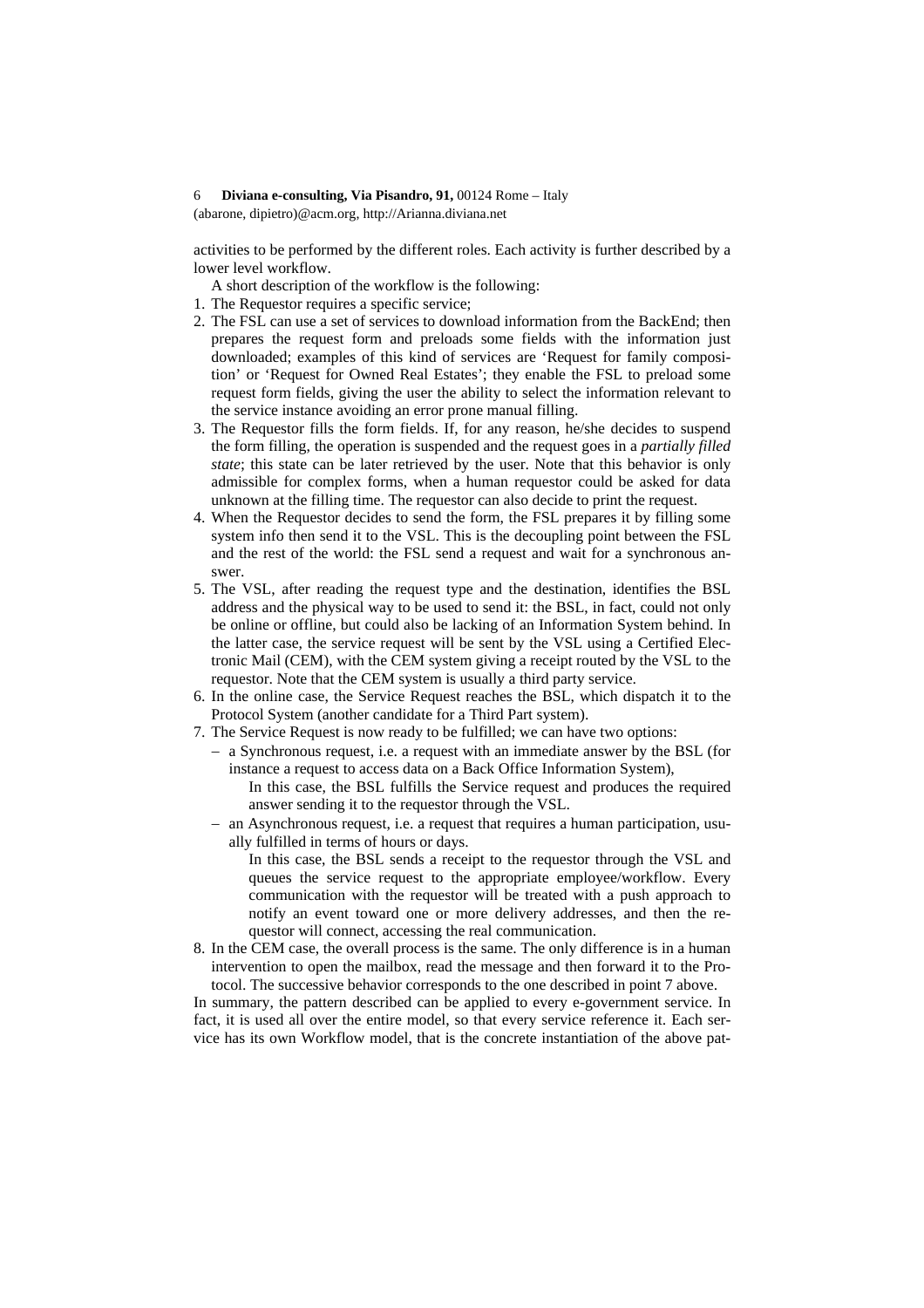tern and, precisely, redefines the first two roles describing the specific information to download to support the user during the form filling.

Moreover, the pattern describes a Web Services Based Approach in the communication between the FSL and the BSL (the VSL acting only as a *virtual* mediator), where each e-government service has one and only one signature, given by the couple Request/Receipt or Answer. The exceptions definition completes the specification.

#### **The Reuse Based Approach**

From the inception phase of the entire project, our pole star have always been the *reuse*. The reuse of everything, from ideas to artifacts, from the organization structures to processes. The only self limitation from the beginning were as follow:

- Respect the actual laws and regulations, but as a critical observer, extrapolate suggestions for enhancement;
- Respect the decisional autonomy of the Administrative Entities, guaranteed by the Italian Constitutional Law.
- Act as a standardization group, looking without party-spirit both at the local administration when discussing their organizational needs and solutions and both at the software companies when discussion their technical solutions.

With these points engraved on our memory, we start reasoning about reuse.

The first question was Reusing what? Do we have to reuse organizational processes or software solutions, process definition or class definition? There was no easy answer, because the number of potential users can be huge, the number of different solution is large, there are many different ways to aggregate/disaggregate the participants, the information, the users. So, we decide to select an approach enabling us to reuse the knowledge.

The work experience of the authors, deeply involved not only with IT themes like standardization, modeling and architectures, but also with business consultancy in the government field, led them to discover an obvious fact: the work of the business consulting firms usually produces a huge result in term of paper, but the language used is not comprehensible to the software implementation companies; as a result the latter usually throw away the work of the former and start again doing the job, usually with an implementation driven approach and a less strategic vision.

This approach must be overcome. There is the need to use a common language for both these roles, a language enabling the representation of both business and technical objects, strictly related together. But the language itself is still not enough: there is the need of a methodological approach, a complete path from the process inception through its final implementation, joining together all the different aspects (the knowledge) in a common repository where each actor can manifest its own knowledge and at the same time easily discover the others' one.

As a result, all the knowledge base content has been classified in a way suitable to be reused, describing knowledge components to be aggregated in different ways, depending on the specific user needs. The knowledge base thus contains both simple and complex objects, where the latter are aggregations of the formers. This approach leads toward a very advanced reuse model, very effective in practice.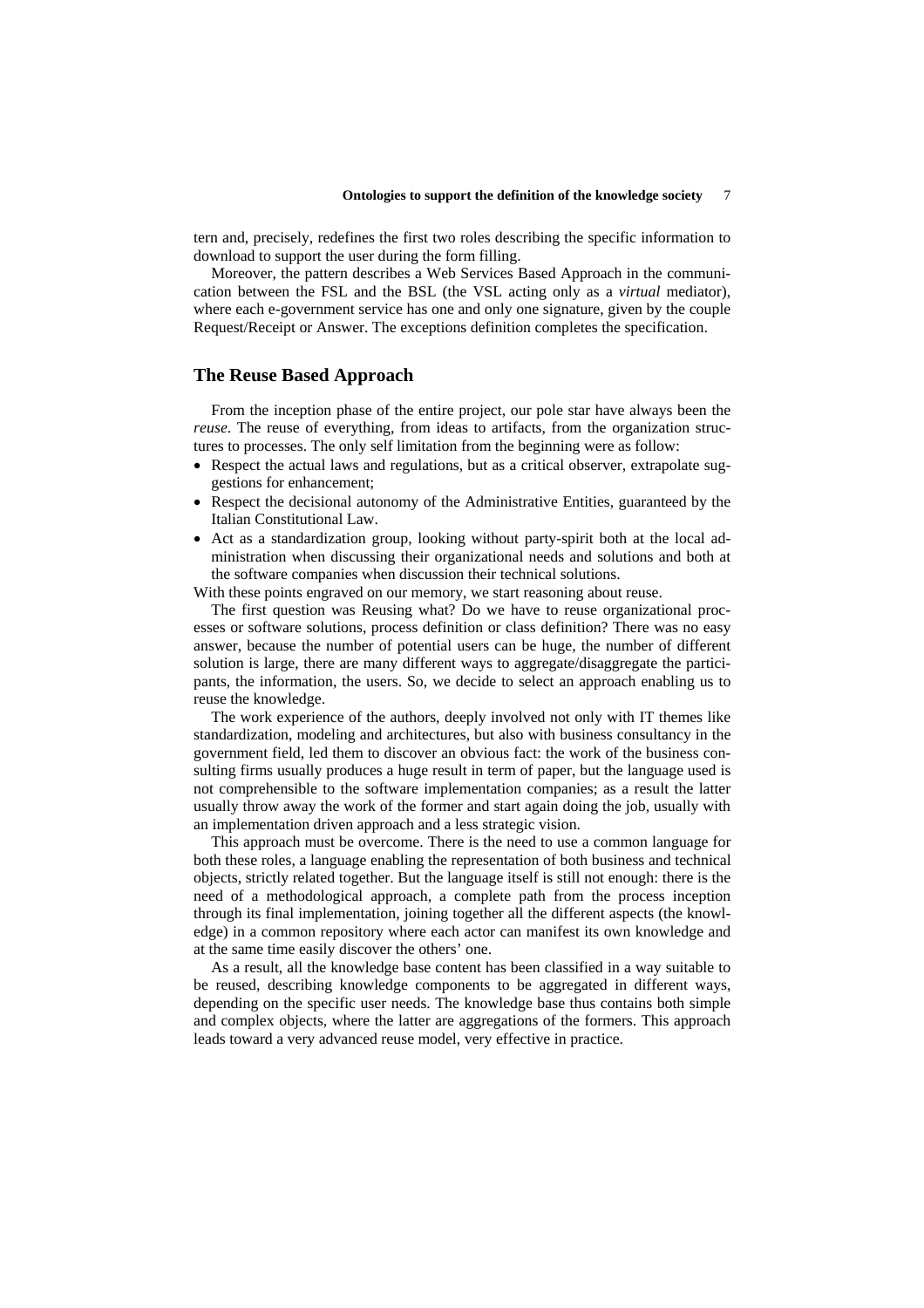To avoid model pollution, it requires a special role to be designated: the Model Manager, also known as the Ontology Manager, who guarantees the coherence of the information in the knowledge base.

### **UML Repository: the Knowledge Base**

Our approach can also be described in terms of building a repository containing the description of the e-government processes from every different point of view. When we needed to select a modeling language, we decide to use UML[3][4]. Because it is a standard, it enables us to use a formal approach to describe the semantic and it supports extensibility mechanisms.

We then start with building taxonomies. The repository main menu is shown in the following figure:



**Fig. 3.** Repository Main Menu

Such a menu allows the users to access Services, Objects, Projects, Actors, SW companies and Class of Users. Browsing the e-gov Services taxonomy, we reach the first level of the service taxonomy: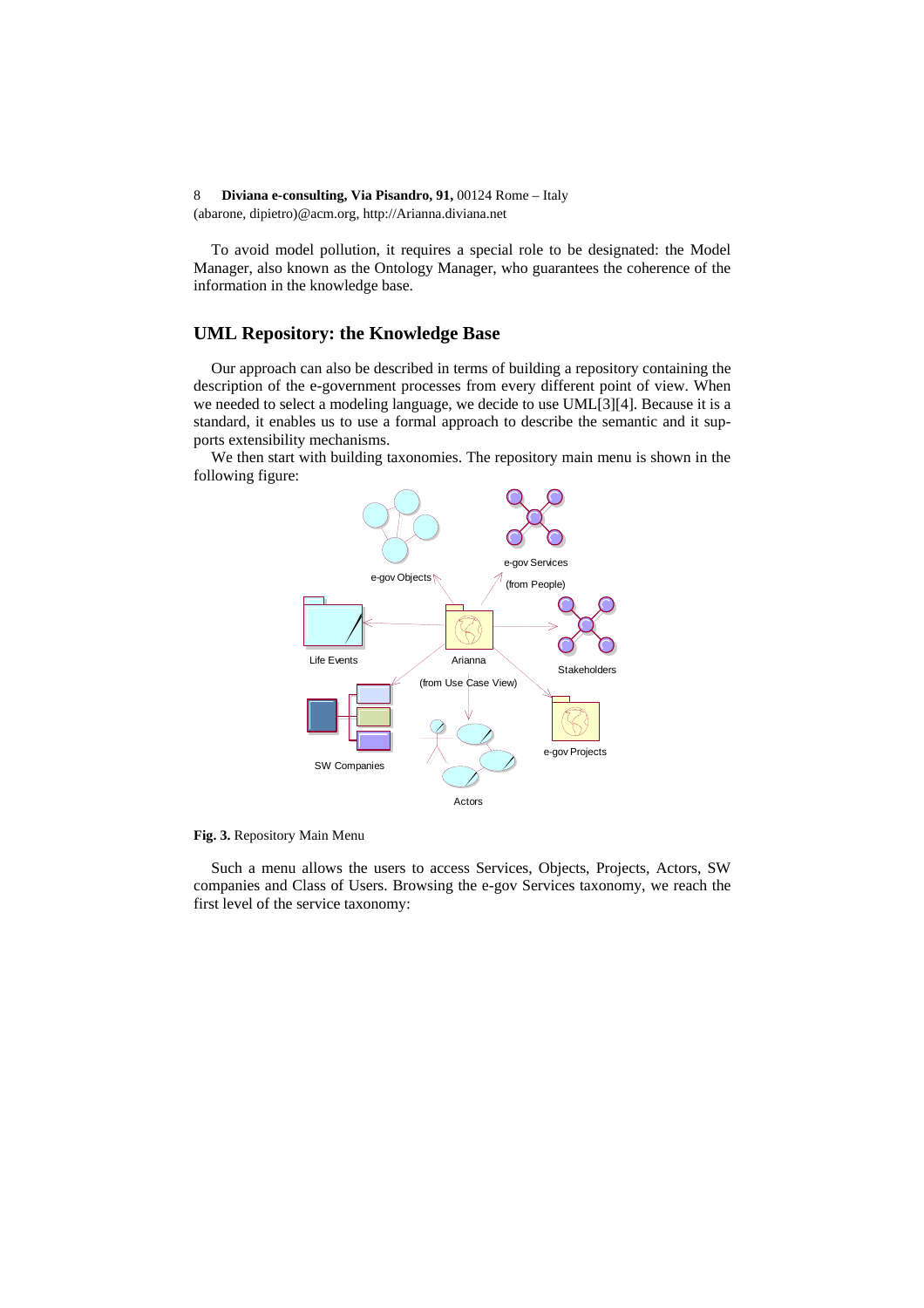

#### **Ontologies to support the definition of the knowledge society** 9

**Fig. 4.** Main Service Taxonomy by the Administrative Organizational Point of View

Proceeding in the Demographic Area, we reach the Single Taxonomy Point of View, which groups all the artifacts related with that particular Area, and specifically

- 1. Services, containing all the government services belonging to the area;
- 2. Objects, containing all the objects declared and used only by the area;
- 3. Services from the FSL point of view, grouping all the service for which a user interface must be developed;
- 4. Services from the BSL point of view, grouping all the services for which a web service interface must be provided by the back office implementation;
- as shown in the following figure:



#### **Fig. 5.** Main Menu for a Specific Area

Finally, selecting Services, and after an intermediate selection step, we reach the service list for the Registry Office sub area, where all the services are grouped.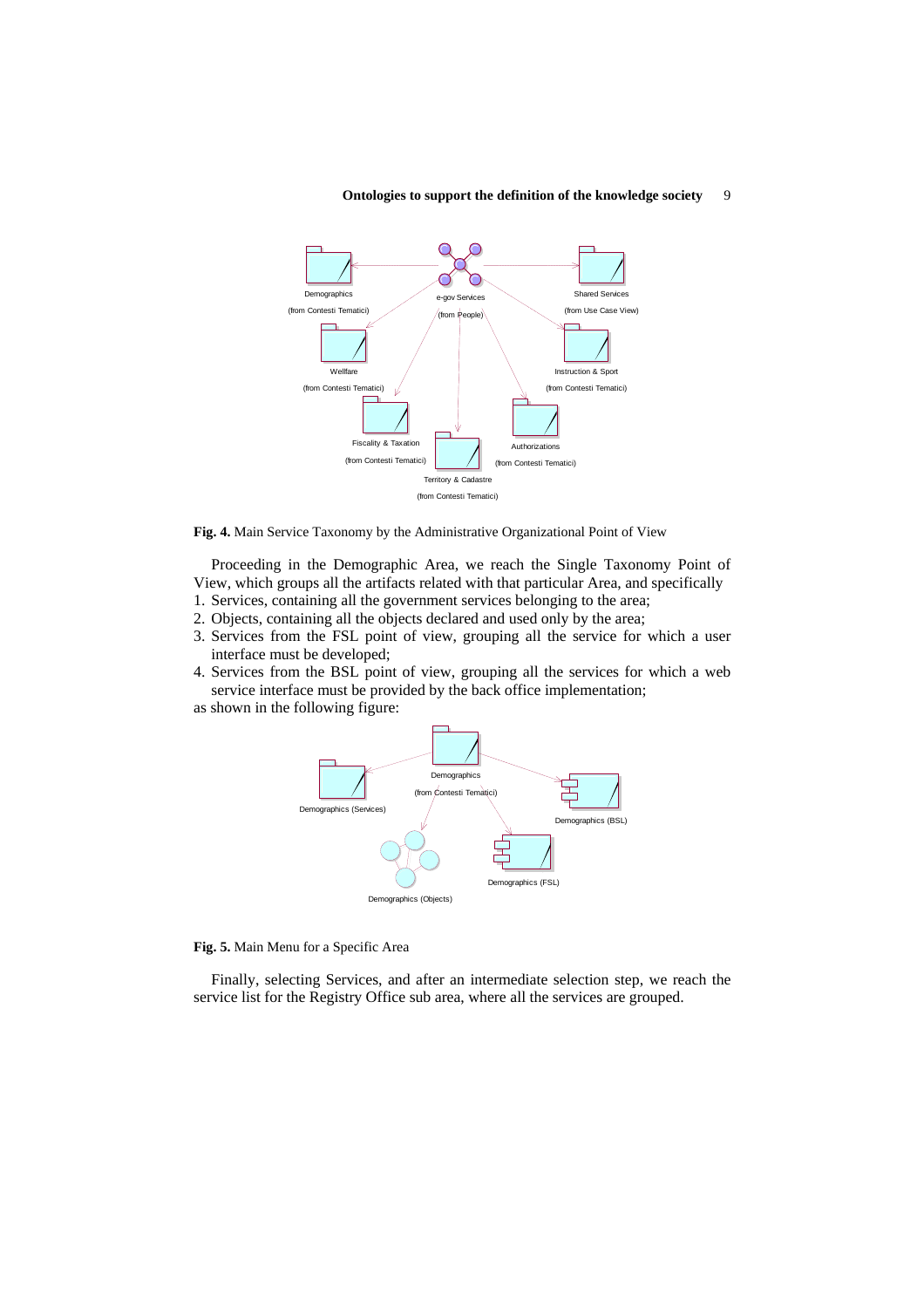

**Fig. 6.** Services for the Registry Office sub area

Selecting a single service, we reach the main Service Diagram, showing: 1. The admissible requestor, in this case an Authenticated User;

- 2. The Service itself;
- 3. the Request Form for the Service;
- 4. the Receipt Form for the service;

5. other optional messages received from the Service provider.

An example of this diagram is shown in the following figure:



#### **Fig. 7.** Main Service Diagram sample

At this point, clicking a Request or a Receipt brings directly to the UML class diagram containing the detailed description of the specific object.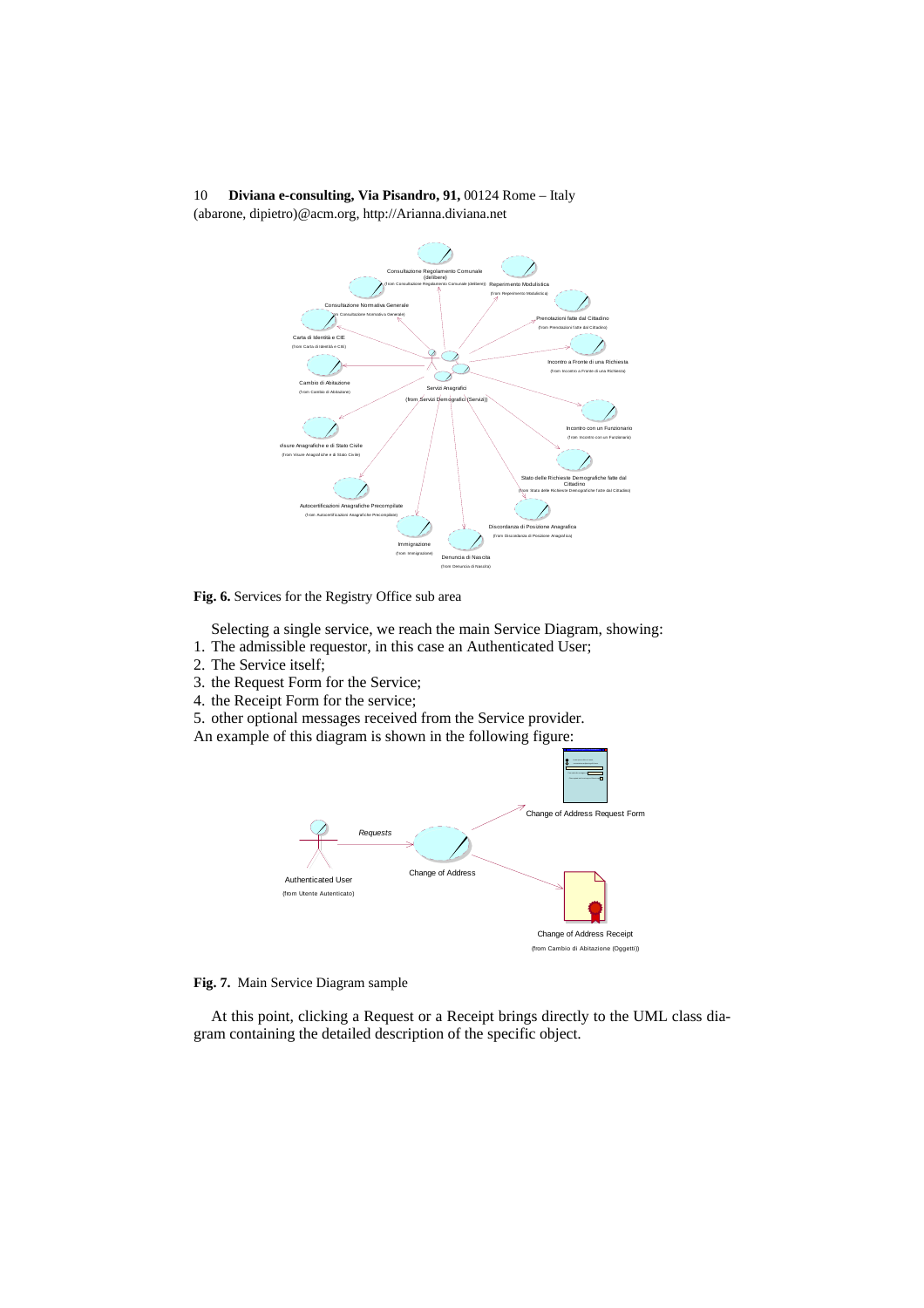

#### **Ontologies to support the definition of the knowledge society** 11

**Fig. 8.** Class Diagram of a Specific Service Request

Of course, every item in the diagram brings to a detailed description of its components. The endpoint is an elementary item mapped on a simple type, each one, in turn, directly maps on a specific XSD simple type.

Every UML element can contain optional attributes, describing both quantitative and qualitative characteristics. This way, we can tie up specific new or legacy documents, describe XML attributes (field length, pattern, number of digits, and so on), describe e-government attributes (the kind of the service: a petition, a payment, a certification, an information request), and other as needed.

Considering **Errore. L'origine riferimento non è stata trovata.**, we can browse in the same way the other parts of the model. The approach is the same as described for the e-gov taxonomies. The overall idea is that the knowledge is reticular and not hierarchical, so the model can have multiple entry points, each one reflecting a specific user point of view of the subordinate information set. Each item is modeled only once in the entire knowledge base, but can be reached trough a combination of different user driven paths.

Here is a short overview of the main menu elements, representing the main model entry points:

- e-gov objects: describing all the infrastructural and the shared objects;
- Stakeholders: the model entry point for citizens (G2C), industries (G2B), other public administrations (G2G) and Civil Servants (G2E).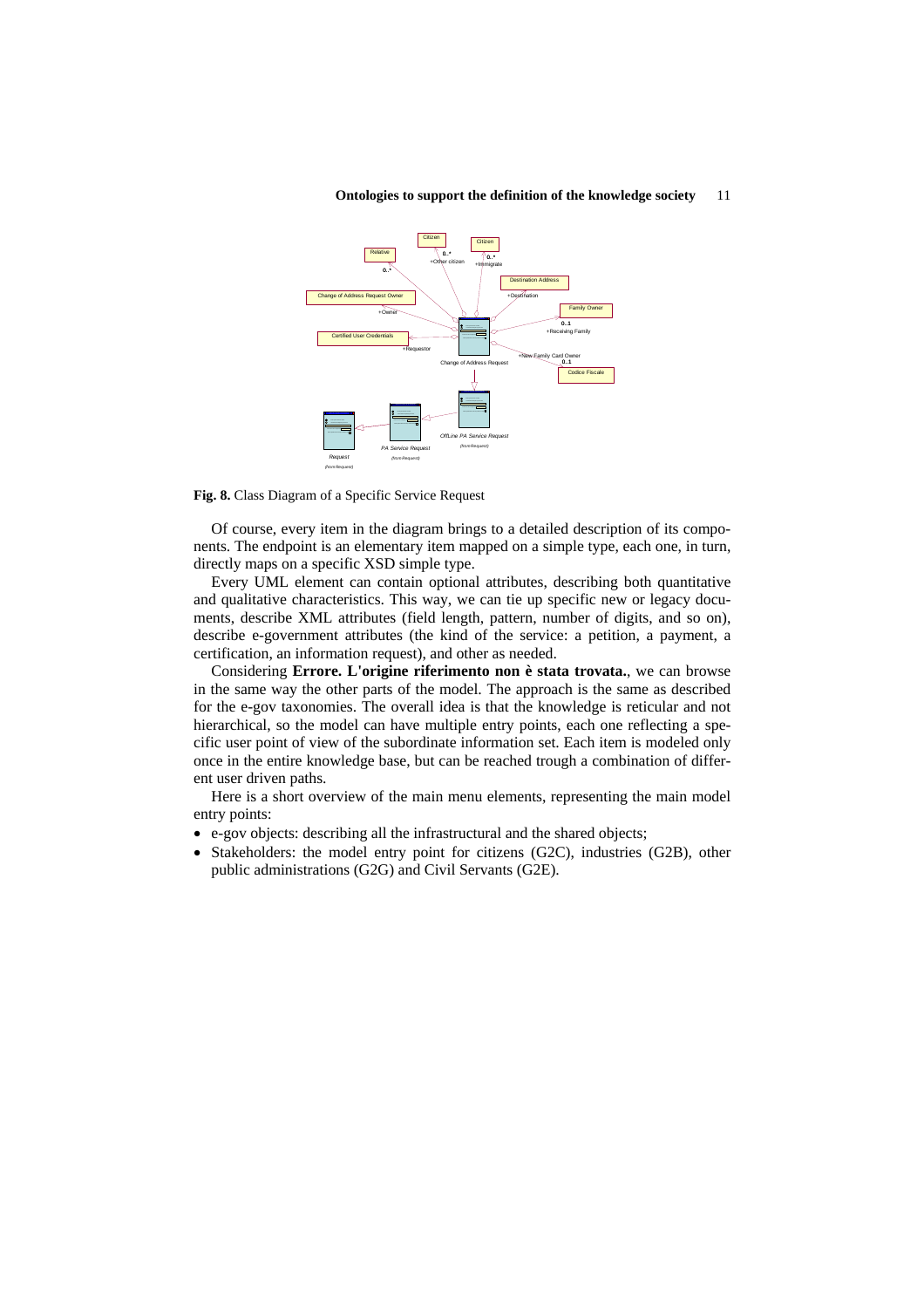

**Fig. 9.** Model Entry Point for Stakeholder

- E-gov projects: the model entry point for each project instance;
- SW development companies: the model entry point coupling companies and service implementation;
- Life events: a taxonomy describing the service by the point of view of the citizen and company lifecycle.

### **Knowledge Base publishing**

The Knowledge Base publishing is the activity needed to make the full knowledge base content available to the potential users. There are two families of users: new users and recurring ones. The goal is to give the new user the ability to easily discover the potential of the approach, become a recurring user, which in turn needs to access the information in the easiest possible way, without following predefined paths.

The KB publishing must then make the following *items* available:

- The SVG Model, to navigate the knowledge using UML;
- The XML Schema, to represent the information structure;
- The XForms to prototype the user interfaces;

To complete the process, the Catalogue is generated, binding together all the knowledge and giving the user homogeneous views with separate access points.

#### **The SVG Model**

The UML model must be made available over the Internet to give the users the ability to access, understand and browse it. As we use a commercial product for modeling, the first choice was trying to rely on the product capabilities for web publishing, but the result was not satisfying. In fact, we are using an UML modeler to model mainly at a Process level rather than at an object level and this is not the usual target for such tools. So, we decide to produce a web version of the knowledge base: our primary target is administrative and organizational people.

In order to achieve this goal, we built a tool to automatically deploy the knowledge base onto the web in a suitable way to be used by roles other than bare technicians.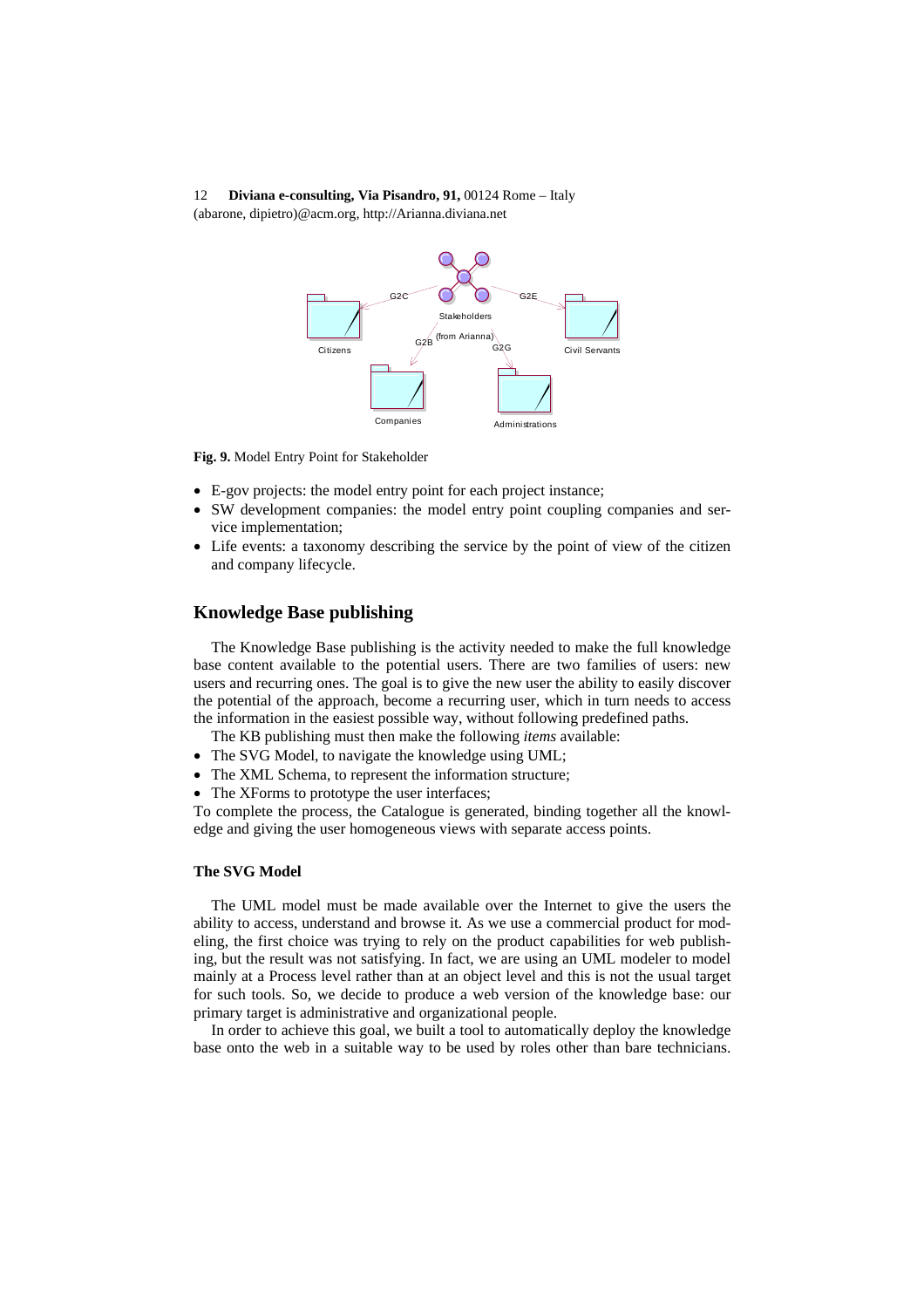We decide to deploy it using SVG[5], so the results can be easily viewed in a device independent manner.

We develop the SVG generator in order to achieve:

- The ability to create logical links related with each model item;
- The ability to easily model links to every target, both internal and external to the model itself, so we can connect each model item to documents, graphs, other models, technical specifications, XSD definitions, prototypal user interface samples; in other words everything we want to logically relate with each item.

A full example of the resulting work can be seen at http://arianna.diviana.net, following the link as shown in the following figure:



**Fig. 10.** Internet path to real SVG model

#### **Creating an XML Schema from the UML Model**

The first logical step was to export the model in a way suitable to be used by developers. As we are not able to control the technology used for the different implementations, because it depends on a free choice made by the developing companies and/or its contractors, we needed to define the *contracts* using a model both abstract and formal. So we decide to build an XML Schema (XSD)[6] generator.

The main question to face was how to partition the model: do we have to create a very large XSD containing the description of the entire universe or, on the opposite, do we have to create hundreds of small XSD containing the definition of a very small subset of objects? Both approaches have pros and cons. Building a very large XSD has a negative performance issue; moreover, it contains a lot of information not needed by a user approaching a specific service implementation. On the opposite, building a very large number of schemas get the user confused, and create an unneeded complexity when using standard tools as XMLBeans to manage the generated schemata.

So we decide to use a different approach: we generate the XSD schema on a *per service* base, that is, each service has its own schema, containing only the elements needed by the specific service. The conceptual structure of the entire model can be described by the following figure: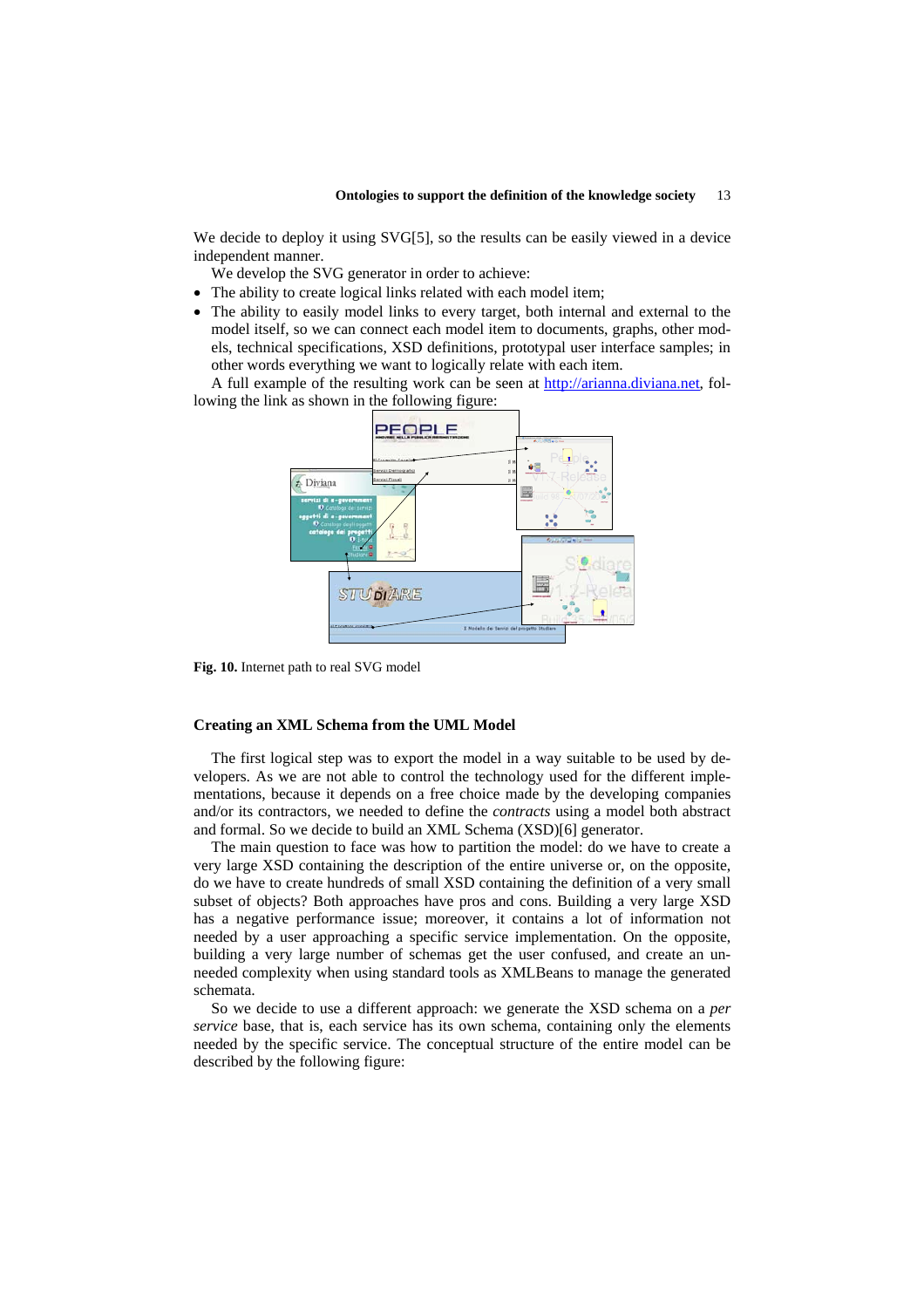

**Fig. 11.** Model Conceptual Structure w/Namespaces

The central container contains all the shared objects, which are objects common to the different logical sub areas. The orbital containers contain all the objects private to a specific logical sub area. Each container has its own namespace.

As each service involves only a subset of objects from a subset of namespaces, the generated XSD is limited in scope and therefore in size.



**Fig. 12.** Service Oriented Model Partition

Of course, this approach can only be pursued having an automatic XSD generator, because the overall goal is to keep all the XSD consistent at all time with the UML model. Different XSD in different service definition can contain the same object specification. The logical union of all the Service XSD results in the entire modeled universe.

Using this approach produced a drastic reduction of the XSD complexity, enhancing their usability. The XSD content is also described as types, avoid using instance elements: this approach leads to the building of an XML Type Library, further reducing the complexity and facilitating reuse.

#### **XForms**

Another critical point has been the lack of competence from the users to understand both UML and XSD models: as we were deeply concerned with reuse, both at a logical and physical level, the resulting model is composed by a large number of diagrams, each one modeling elementary items. The user can navigate the model, but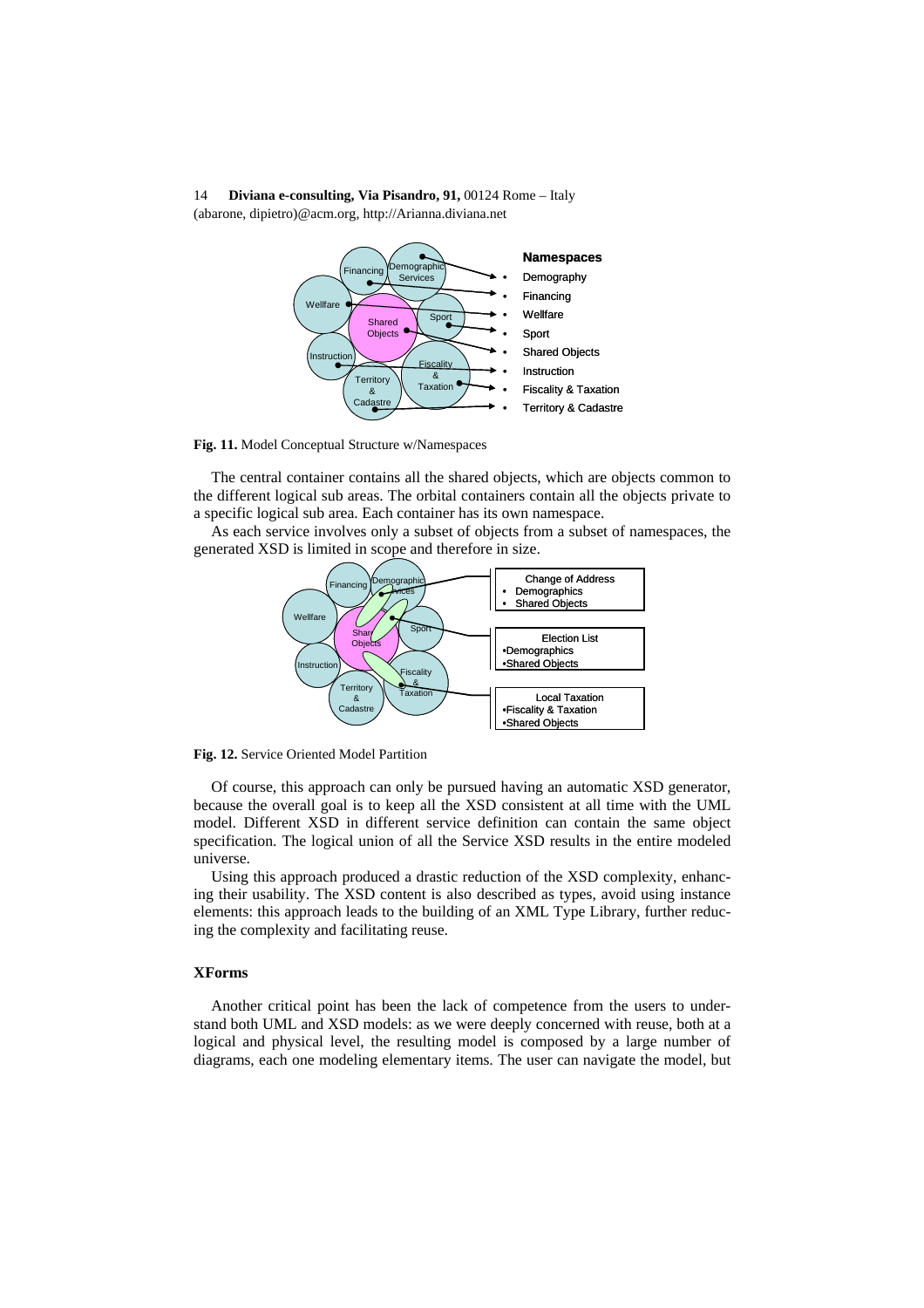the information doesn't appear immediately in an easy to understand way. The XSD situation is worst: a lot of non tech users try to open XSD files using notepad-like tools, with dramatic results; we produce HTML documentation for the XSD, but it is still too fragmented (and huge) to be appreciated by these roles. They asked for a PowerPoint slide sequence describing the prototype of the user interface, but this was a costly approach, both from the development and from the maintenance point of view.

So we decide to try to generate an XForms[7] user interface, derived directly from the model. In our current first version we decided to generate from the model '*as is*', without any specific enhancement for this kind of task. The result has been appreciated by the users, now enabled for a validation of the model content and its completeness in respect to a *business (non technical)* point of view.

| Nome<br>Cognome<br><i>*NomeSecondario</i> | Codice Fiscale |  |
|-------------------------------------------|----------------|--|
| Data di Nascita Visitorino -              |                |  |
| spoodiNascita                             |                |  |
| Luogo di Nascita Seleziona Luogo" >       |                |  |
| ×.<br>Sesso                               |                |  |
| Residenza                                 |                |  |
| Residenza Mezzo Stuttunts Consulta        |                |  |
| indirizzo5trutturatoCompleto              |                |  |
| <b>WCAP</b>                               |                |  |
| Comune                                    |                |  |
| Nome<br>·SigladiProvincia                 |                |  |
| <b>Toponimo</b>                           |                |  |
| <b>DUG</b><br>* Denominazione             |                |  |
| CivicoEsterno                             |                |  |
| Numero<br>#LetteracEsponente<br>Colore    |                |  |
|                                           |                |  |
| $\triangle$ Somicilio                     |                |  |
| Domicilio Seleziona Indirazo"<br>ч        |                |  |
| Cittadinanza<br>*PatentieVeicoli          |                |  |
| Parentela con Intestatario Scheda         | v              |  |

**Fig. 13.** Sample prototypal XForm

The list below reports the most interesting points derived by using this approach.

- 1. The XForms model contains only data declarations: there are no formatting instructions (i.e. no DIV, no TAB, no HTML instructions): there is an effective separation between the data layer and the presentation layer;
- 2. The Presentation layer can be styled, using CSS;
- 3. There can be multiple presentation layers per customer (standard, customizable, Accessibility compliant[8], …);
- 4. There is a 1:1 mapping with the UML model and with the XSD: every change to the model automatically reflects in a new XForm;
- 5. The XForms component behavior can be customized directly by the final customer: 1 model  $\rightarrow$  1 form  $\rightarrow$  many behaviors;
- 6. The modeled choices are rendered using a ComboBox;
- 7. The optional fields are collapsed: the user can open them to fill the fields of interest;
- 8. The customer can easily customize the form, completely avoiding any optional element;
- 9. There is no need of an implementation using a specific language: the models directly maps on the XML instance;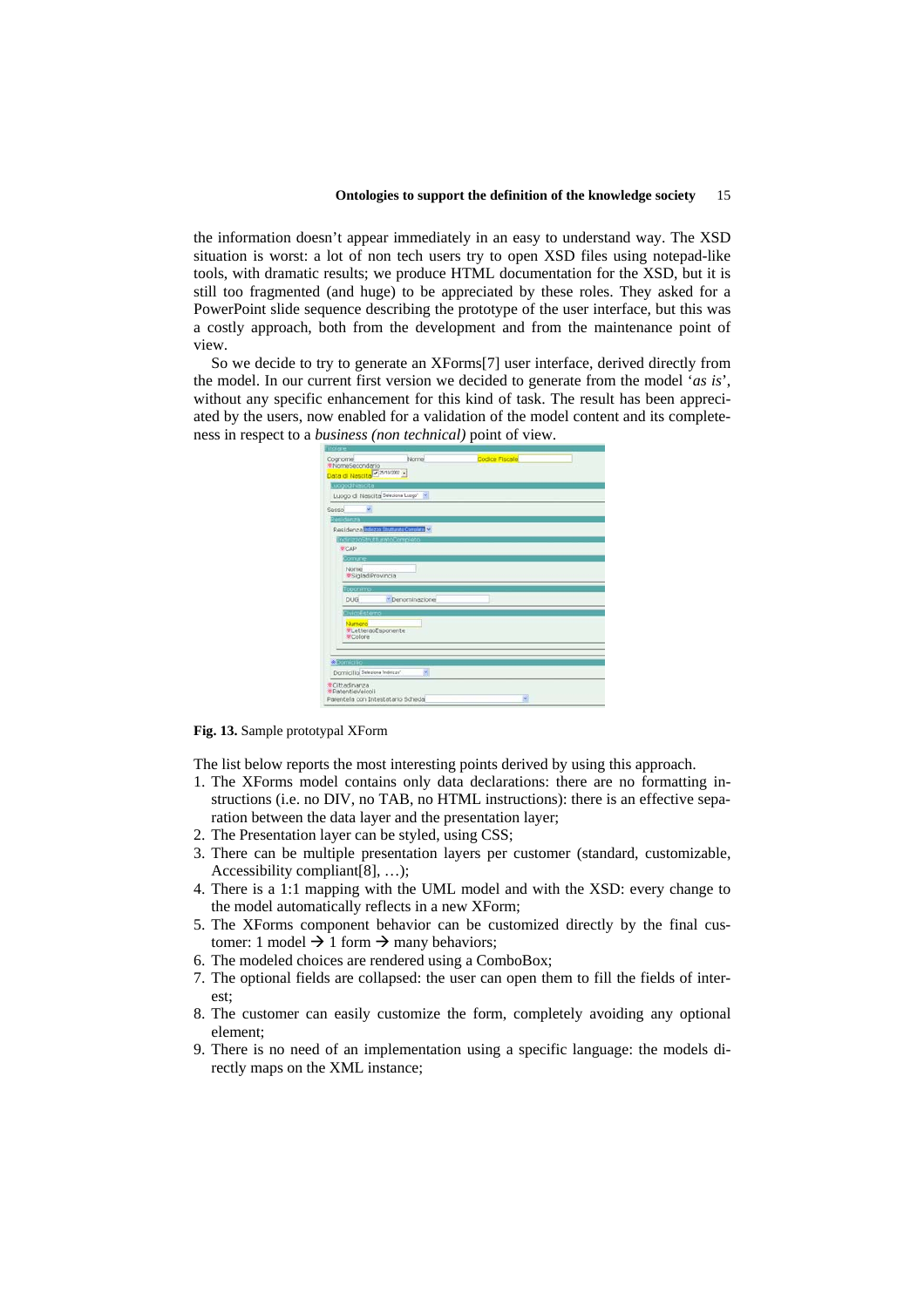The next XForms version will implements a real user interface.

# **Catalogue**

The next logical step has been to bind altogether the single components we developed, giving users the ability to navigate all the information, easily switching from one point of view to another one. So we decided to develop an Internet application giving users a uniform way to access all the repository information.

The application is composed by two main modules or sub-catalogues: the Service Catalog and the Object Catalog: they describe the definitions of services and objects and are therefore *metadata catalogue*.

The **Service Catalog** allows users to discover e-government services in a set of given taxonomies. When a service is reached, the following info set is currently available:

- the service Use Case diagram, which can be used as a starting point to browse the entire UML model (see **Errore. L'origine riferimento non è stata trovata.**);
- the XForms User interface prototype;
- the full XSD package for the service;
- the XSD documentation in HTML format;
- any documentation related to the service:
- the full list of the secondary services used to automatic pre-fill the user interface; each service is recursively described

The **Object Catalog** allows the users to access all the information related to every object used by the e-government services. When an object name is selected, the user can discriminate between homonymous objects if any, then access the full info set related with the selected object, containing:

- the basic Object Oriented information: class name, parent class if any, stereotype;
- all the documentation describing the object, usually a natural language document;
- the class diagram describing the object; for complex objects, the diagram can be used as an entry point to the UML model (see SVG);
- an Info Base, which collect all technical information related with the Object Oriented model. It includes:
	- − the object attributes and relationships; for enumerated types, it shows the list of all the enumerated values;
	- − the children classes, with an indication of where they are used;
	- − a used-by list, with all the classes using the actual object;
	- − a realized-by list, containing all the classes using a Realize relationship;
	- − a realizes list, containing all the classes realized by the current object;

All information is clickable, giving the user an easy way to navigate it.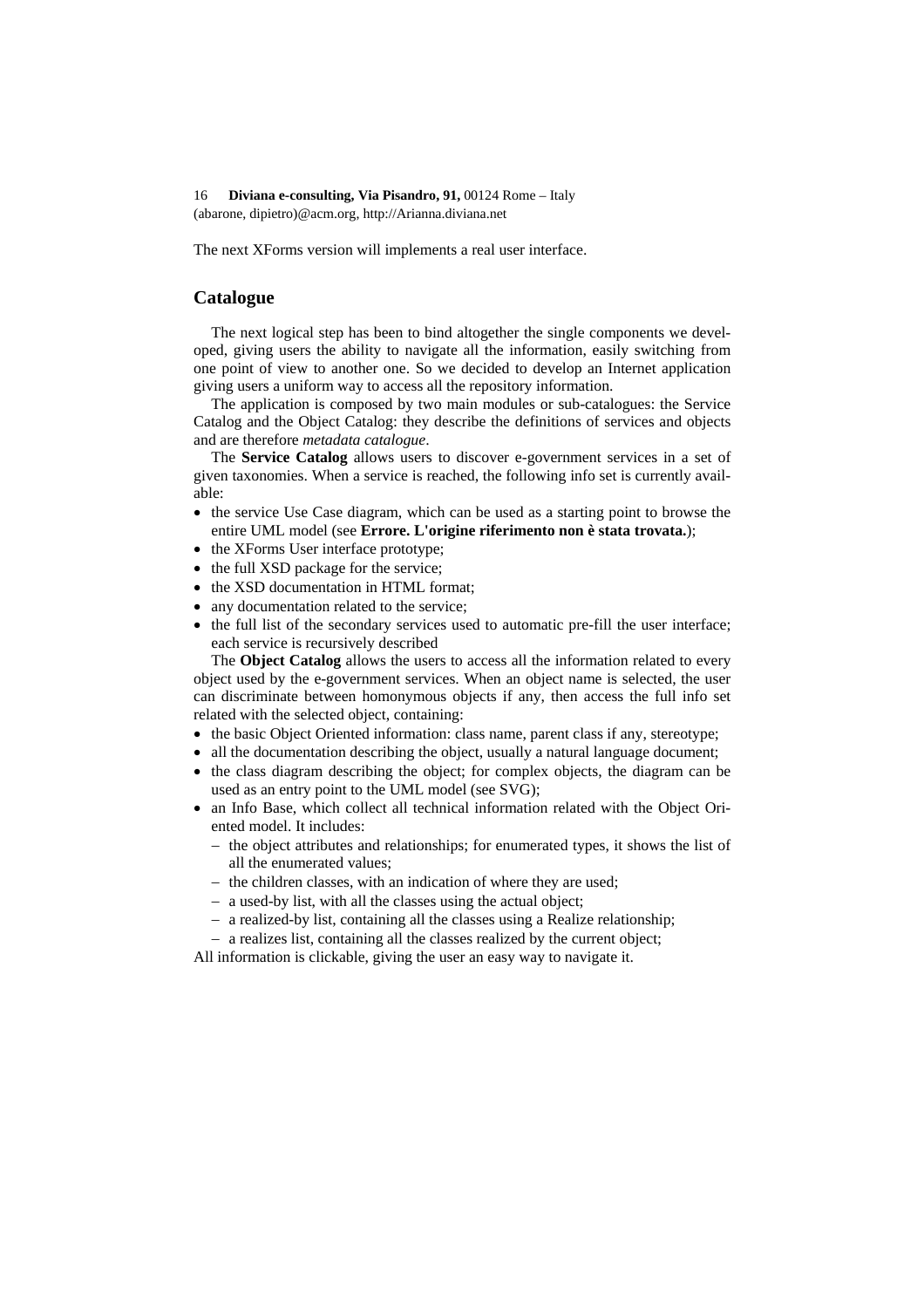#### **Ontology Definition and Usage Process**

The **Errore. L'origine riferimento non è stata trovata.** below, is a draft picture of the expected process usage. In the real world the most Use Cases are already in use. A brief description of the process is as follow:

- The Ontology Manager Group effectively manages the model evolution. There are several Practice Communities: they suggest model evolution and present requests for change. A discussion forum follows. The Ontology Manager Group takes the ultimate decision about acceptance or rejection of the specific requests; if accepted, the request is assigned a forecast official release date.
- The Ontology Manager Group decides about releasing a new version. Each release is identified by a major and minor version number and is further specified by a build number. Actually, the old releases are kept because they are used by production application. A pre-releasing approach is also used.

The ontology usage in the real world, depends of the specific actors. At the moment, we know about the following usages:

- The Practice Communities use the catalogue to verify its consistency. This activity is done by accessing one of the several deployment models (SVG version of the UML, XForms, XSD, natural language documentation and so on). The feedbacks go back through the change request process.
- PAL people with organizational responsibility follow the guidelines described by the catalogue to verify the impact on the actual organization and to reengineer the impacted processes.
- The Software Companies compares their knowledge with the catalogue content, and use the result to evolve their solutions. They can also send their feedback through the change request process.
- The formal XML validation is achieved directly accessing the online XSD definition. We cannot enforce this behavior, but strongly suggest its implementation by the Software Companies.

In the future, we expect more specific uses, which can be implemented directly through software agents.

- The full set of the XForms definition of the elementary items can be browsed together with the full XSD definition to automatically build highly dynamic user interfaces for new services.
- The BPEL (or BPML4WS) definition can be used by highly standardized workflow engine to automate the modeled business processes.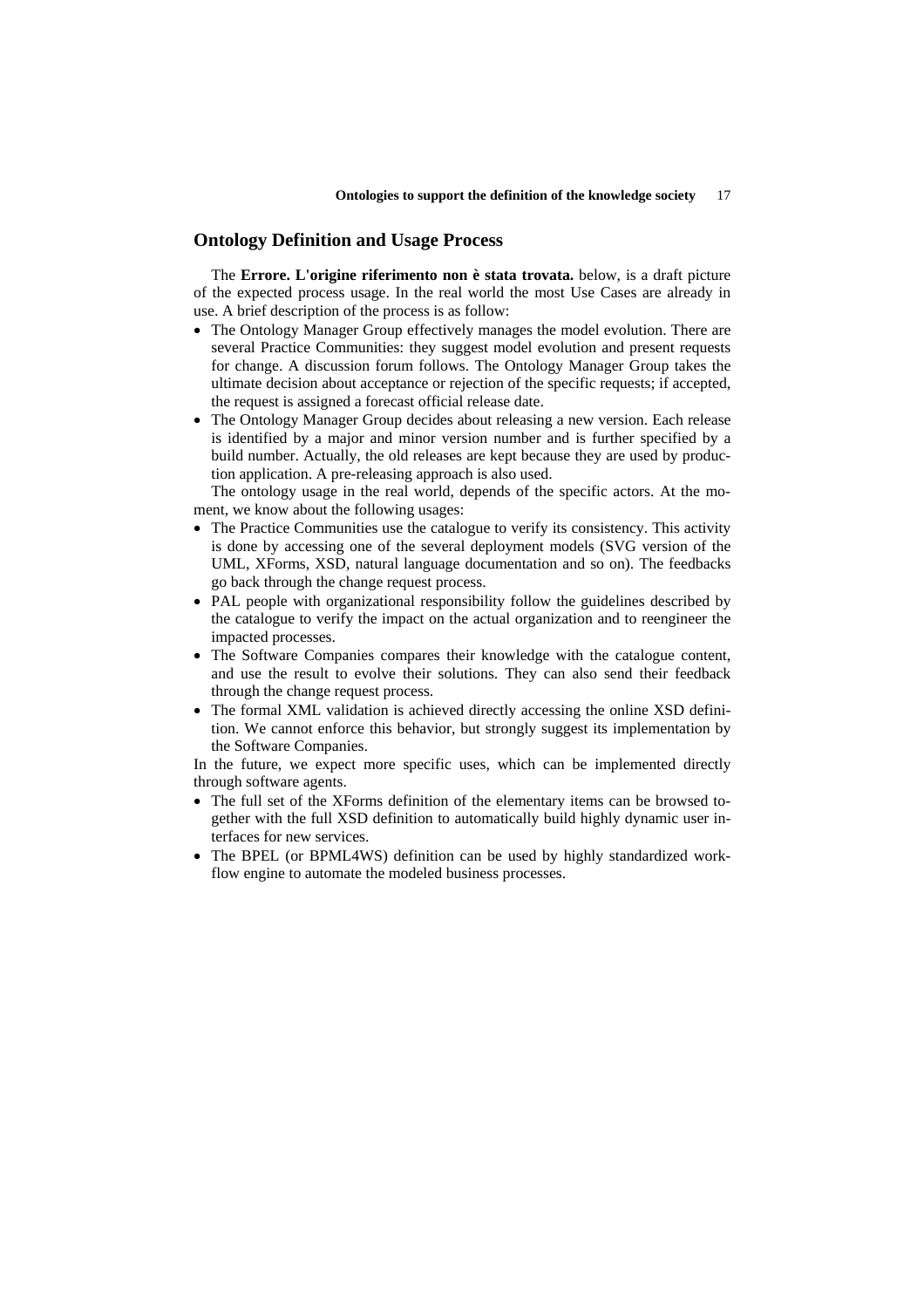

**Fig. 14.** Ontology Definition and Usage UCD

# **Figures**

Currently, the repository contains more than 250 full modeled e-government services, grouped in 7 main areas. There are more than 1500 classes; more than 18.500 object relationships and more than 1600 diagrams. In the average, each service used 124 different classes, and each class have been used 18 times by the different services. More than 800 different XSD files have been produced.

Reusing a class 18 times is an astounding result: the initial goal to define a standard service interface brings to a side effect (expected by the authors!) of reducing development and maintenance costs, giving in the same time the ability for skilled companies to develop component based software.

#### **Next steps**

The described approach has been used by several e-government projects in the period 2001-2005.

We are now planning the following approach evolutions:

• Measuring and Metric System

One of the most important themes is the ability to make some measurements, giving people a better understanding of the knowledge base content and helping them to make some strategic and tactical decisions. Metrics can help to understand the complexities and the impacts, to foresee the duration, to evaluate the size of an intervention.

• Holistic Project Management

Another important theme is related with project management. As these projects are too complex to manage using standard waterfall approaches, we need an holistic approach enabling people to be involved in the decisional process. We already successfully experiment a Scrum based approach and are therefore interested in integrating a tool to support it.

• Completeness and Consistency tools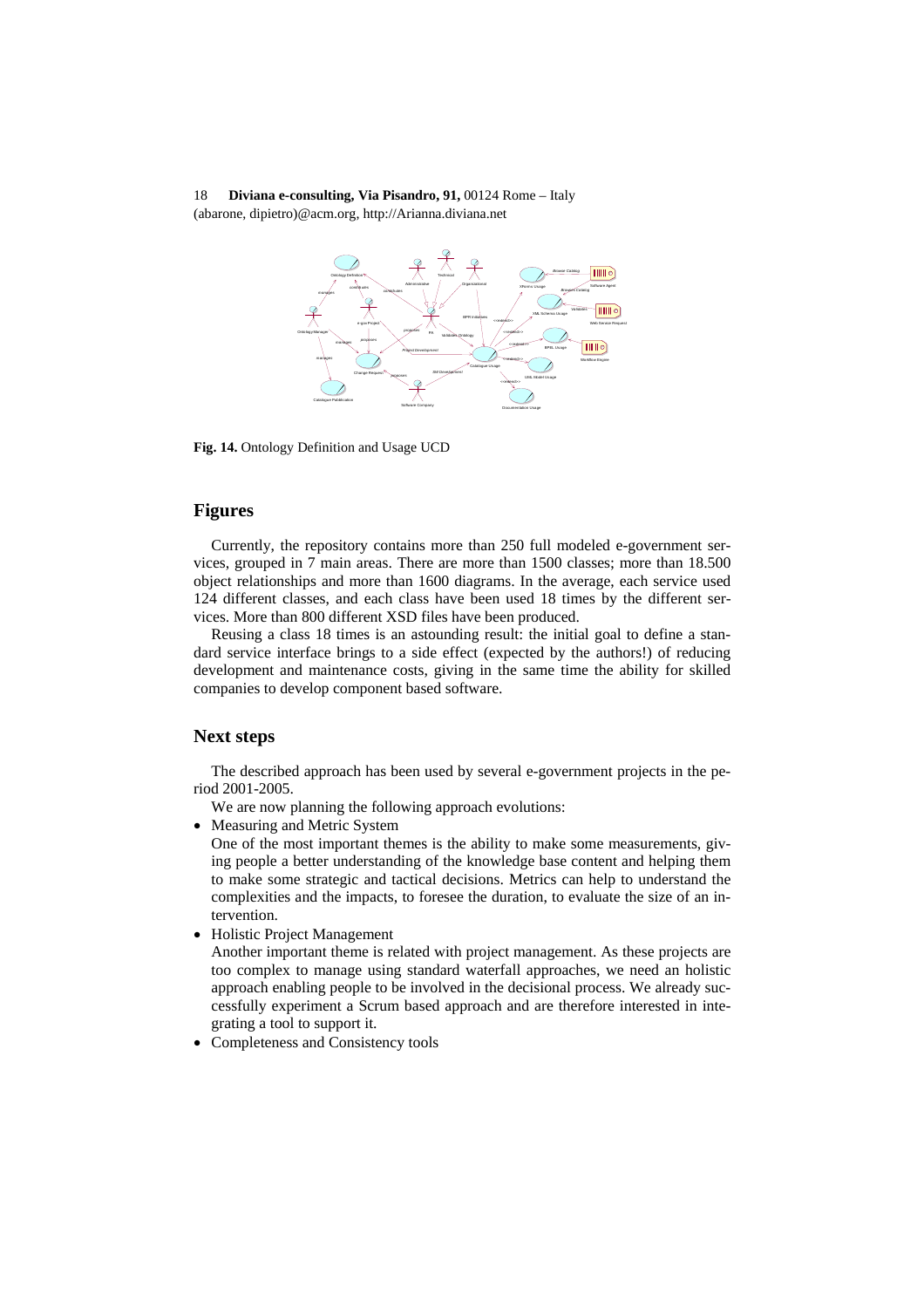As the size of the knowledge base grown, it is critical to have tools helping to verify the completeness and the consistency of the content.

The interest for the achieved results is also leading to several new projects reusing and extending the approach and the knowledge base; here is a sample list:

- Integrating with an UDDI 3.0 catalog
- The two approaches are complementary: the UDDI standard is a repository of technical information about a service instantiation, while Arianna is a metadata repository, containing information about service templates.
- Sharing the approach with Assinform, the Italian Association of Software Developers, a subsidiary of Confindustria, the leading organization representing manufacturing and service companies in Italy

Only 25 software development companies produce and sell the solution for more than 80% of the 8100 Italian Comuni. Sharing the approach enable the model to grow incorporating the knowledge from different experiences then converging on a shared model, giving the software companies the opportunity to face up with a decreasing number of different requirements.

Moreover, we are evaluating the opportunity to develop an evolved international version of the knowledge base, giving users other than Italian mother tongue the ability to access and use it. The 1.0 release of Arianna International is planned for 1Q2006.

#### **Final remarks**

This project is part of a dream, the dream to actively participate in the improving process of the Public Administration in our country. Improving this process is an IT problem only in a minimum part. It is mainly an organizational problem, with huge impacts on the overall internal organization.

Every e-government project is driven by visibility rules, i.e. the political choices are often tactical, related with events, elections, meetings.

Until now, every step have been made available by the imagination of a few people, and by the visionary and far-seeing LPA entities who believed in the approach and sustained it, by investing their limited funds. We forebode an augmented interest by the political power and an official endorsement through the constitution of a consortium to maintain and enhance the actual knowledge base and to extend it to new area still not covered (Health and Labour just to cite).

Moreover, this systematic approach can be easily used to disseminate the experience in other countries: it can be a way to export best practices toward third world countries giving them a model to use as a starting point to customize their own needs reducing the deployment time of new e-government solutions.

# **Acknowledgement**

A special acknowledge from the authors to their daughter, Chiara, for her patience bearing the time stolen her and the never ending discussions.